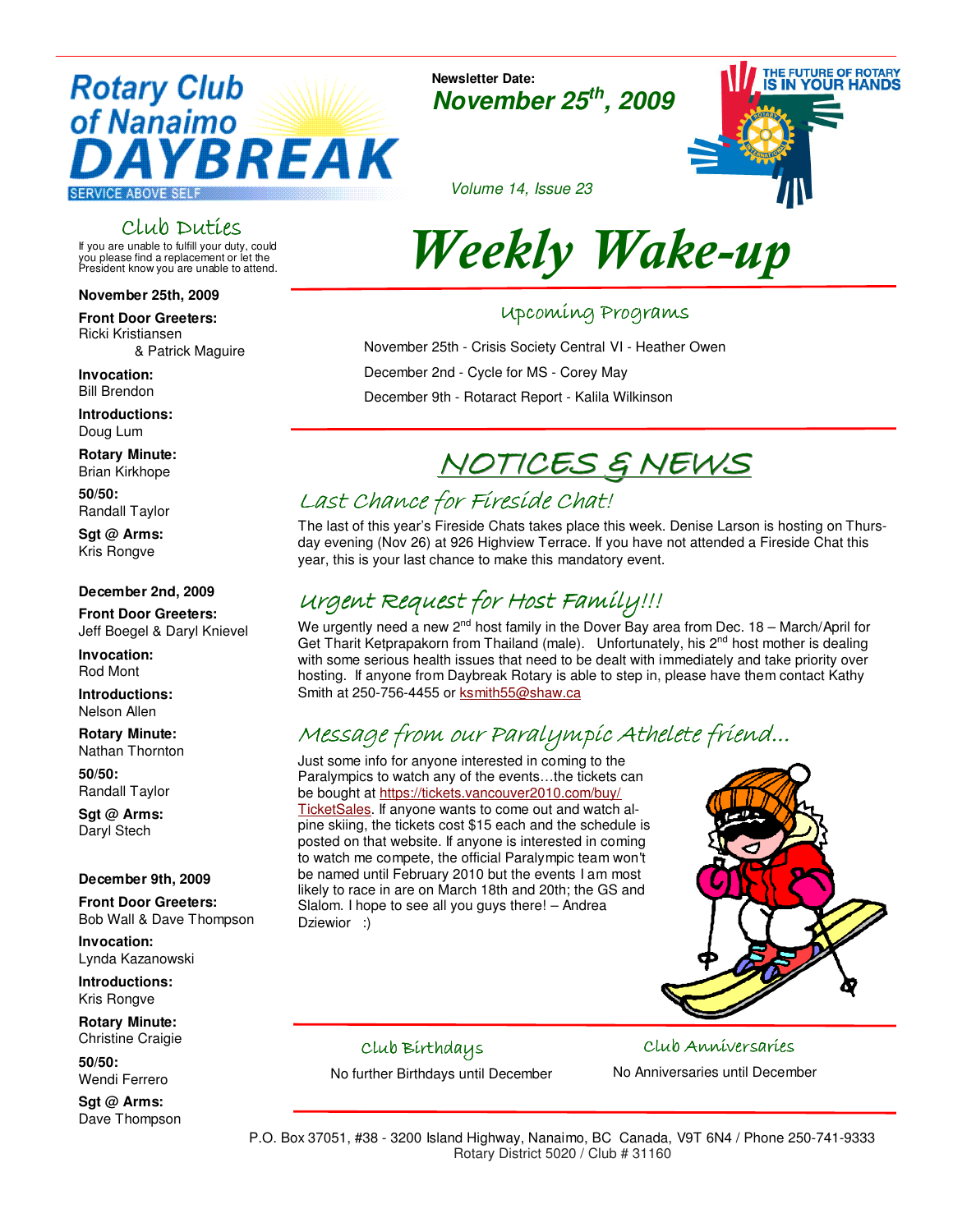## Meeting Notes - November 18th, 2009 submitted by Ron Blank

 Ken Hammer began our morning with the Invocation. Don Bonner asked for Introductions of Guests: Sarah Staniforth, with Business Development at Origins at Longwood was introduced by Donna Allen. Don Bonner wondered who should intro Jim Jeffries?

For our Rotary Minute, Val Lennox spoke of the latest Rotary collaboration with Google, making the past 100 years of the Rotarian magazine fully searchable. Val quoted the www stuff, but I cheated and googled "Rotary Google collaboration" and within a few cliks, searched for "Women joining Rotary." (Be sure to clik the "Search all issues" box) I found the January 1987 edition, which detailed the Yes and No opinions. Pick your topic. Great fun!

#### Business Meeting:

Service Project Chair Denise Larson discussed how our current situation precluded financial donations to Haven House. We will be later involved with a hands on project.

Secretary Eileen Tatton noted the upcoming All Rotary Club Christmas Breakfast Party on November 29<sup>th</sup> at 9:00 Am at Bowen Park. You are encouraged to bring your children and grandchildren. Get the details from the elfin Eileen.

Rod noted this Saturday 21<sup>st</sup> Pygmy Pavilion Big Band dance. VIU music programme is the recipient of the funds. Ron (that's me) sought and received a full slate of volunteers to tend the bar (We get \$250 for our labours) Rod also mentioned that Ken Hammer is the District Rep for Joint Fellowship Activities between our Five local Clubs and is seeking a Daybreak Rep. Installation of our 2010-2011 slate of Officers will be on 12 June, and our Club Elections for those members will be on December 9<sup>th</sup>.

Wendy Ferrero made a **motion** that we forgo our requirement that a "Notice of Motion." be made one week before voting on that motion. Seconded by myself. **Carried.**

**Motioned** by Doug Lum that we nominate Patrick Maguire as our President-Elect, seconded by Christine McAuley. **Carried.** Welcome to our new President-Elect Patrick. Seatac beckons!

Donna Allen spoke of the Christmas Auction to be held probably Dec. 16. There will be six families identified in Park Avenue, Bay View & Fairview Schools and the details of their wish list will be posted on our website. Extra funds generated will give Food Store coupons to other identified families. She also mentioned the upcoming Special Olympics and arranging a group attending Angela Dziewior ski events. Tickets are only \$15 and Angela says the thrills and spills are just as exciting.

Jim McIvor mentioned the Grey Cup, (Montreal beat Vancouver) and Saskatchewan is ahead 24 to 11 against Calgary in the third) Thanks to Rod for ensuring the sale of the 50/50 tickets. Some details were ironed out. Only seven more sleepies from this Sunday  $22^{nd}$  to the "OUR" Game. Bring back your unsold tickies to the last meeting before the game. Christine Craigie thanked everyone for their donations to our Grey Cup Auction, more would be appreciated

Patrick presented a Club Banner from the Paris Bercy Club. He enjoyed their lunch, but after an aperitif, wine with lunch, brandy to finish, and a cost 35 Euros each, he did not wonder why he missed 80% of the meeting held in French.

Sgt Bruce, ever the gentleman, allowed Val the opportunity to atone for her lateness by rattling the bucket. Jim Jeffries proffered a guilty buck for his absence. Don Bonner was happy for our multinational community, and has again discovered if you propose a topic, you will get to carry out that task. Don, this is really makes us a dynamic community and thanks for stepping up to the plate. Val was happy, and paid for it, and reminded those attendees of her Fireside Chat. Brian summed up our morning with a remembrance for Nicole.

And after our Toast, off we go, to produce more Rotary good deeds…

## Rotary Club Meetings

Monday – Parksville, Bayside Inn, Noon Tuesday – Nanaimo North, Frith-Radcliffe Auditorium, Kiwanis Village, 6:15 p.m. Wednesday – Nanaimo Oceanside, 3rd Street Fieldhouse, 5 p.m. Thursday – Lantzville – ABC Restaurant on Mary Ellen Drive, 7 a.m. Friday – Nanaimo – Coast Bastion Inn, 12:15 p.m.

#### Rotary Contacts

**Club President:** 

Dave Perry **Club Secretary:** 

Eileen Tatton

**Club Treasurer:**  Cindy Bartlett **Club President Elect:** 

Nicole Gosselin

**Bulletin Editor:**  Robb Mowbray

**Foundation Chair:** 

Dawne Anderson **Assistant Governor Area 2B**  Brenda Grice **District Governor 2009-10:**  Alex Alexander **RI President 2009-10:**  John Kenny

#### $\sim\sim\sim\sim\sim\sim\sim$ Make-ups

To ensure that your make-up information is properly recorded, send any info on extra meetings attended, extra committee work, service projects, online work, etc. to Jeff Boegel dorack@shaw.ca

Please send content and photos for the Weekly Wake-up to Robb Mowbray at robb@theatrebc.org.

~~~~~~~~~~

#### **FOUR WAY TEST**

 $\sim\sim\sim\sim\sim\sim\sim$ 

- 1. Is it the TRUTH?
- 2. Is it FAIR to all concerned?

3. Will it build GOODWILL and BETTER FRIENDSHIPS?

4. Will it be BENEFICIAL to all concerned?

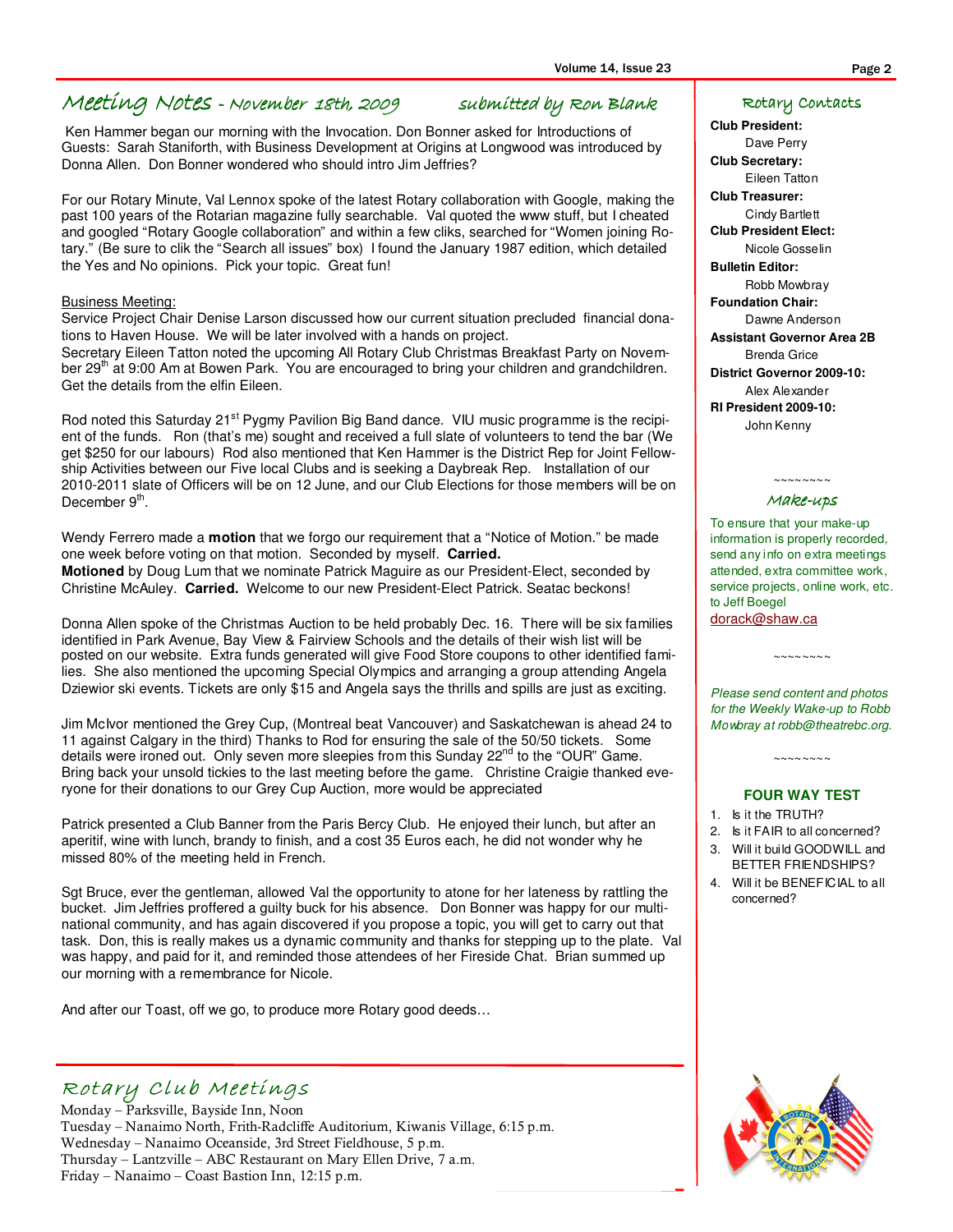

The Rotary Club of Lantzville Box 502 Lantzville, British Columbia VOR 2HO



November 2, 2009

Dear Rotarians;

On behalf of the organizing committee for the WCS Seminar in Nanaimo this year, I want to invite all of you to attend our seminar on Saturday, November 28, 2009 at Vancouver Island University. As always, the seminar will start at 8:30 am and finish by around 3:30 pm. It will be a full day of sharing experiences, gathering information, making contacts with potential partners, and getting excited some more about World Community Service.

I am attaching a copy of our flyer, which includes a registration form you can print and send in. Our registrar for the seminar is once again Glynn Currie from the Lantzville Rotary Club. His email address is on the form, or you can mail in the paper copy at the address on the form. We can only accept credit cards. We can not accept personal cheques. WE encourage all of you to register early so that can plan for lunch, and get an accurate count of attendance in advance.

Last year we had 83 Rotarians attend. I expect we will have even more attend this year to learn about the new Future Vision that is coming into effect. This could be your last chance to attend a day long seminar where information will be given out about Future Vision before it takes effect.

It was suggested we offer prizes for such things as the club with the greatest number of members attending, the one travelling the furthest etc. Well, I know Rotarians don't really need a doorprize to get together and learn how we can do even more and do it better in the area of international service.

But I do want set a personal goal for myself. I believe we set a record last year by having 83 Rotarians attend the seminar. I know my committee is going to do even a better job than last year. I am confident we can get at least 90 attending this year. I will donate a bottle of 2007 Ventolera Pinot Noir from the Leyda Valley in Chile to the 91st Rotarian to register for the seminar.

Look forward to seeing all of you.

Yours in Rotary. Sucha Ollek

PS: I am really hoping to enjoying that bottle of wine with a nice tender sirloin so if we get only 90 attending, I won't be to dissapointed.

**Registration Form on next page…/**